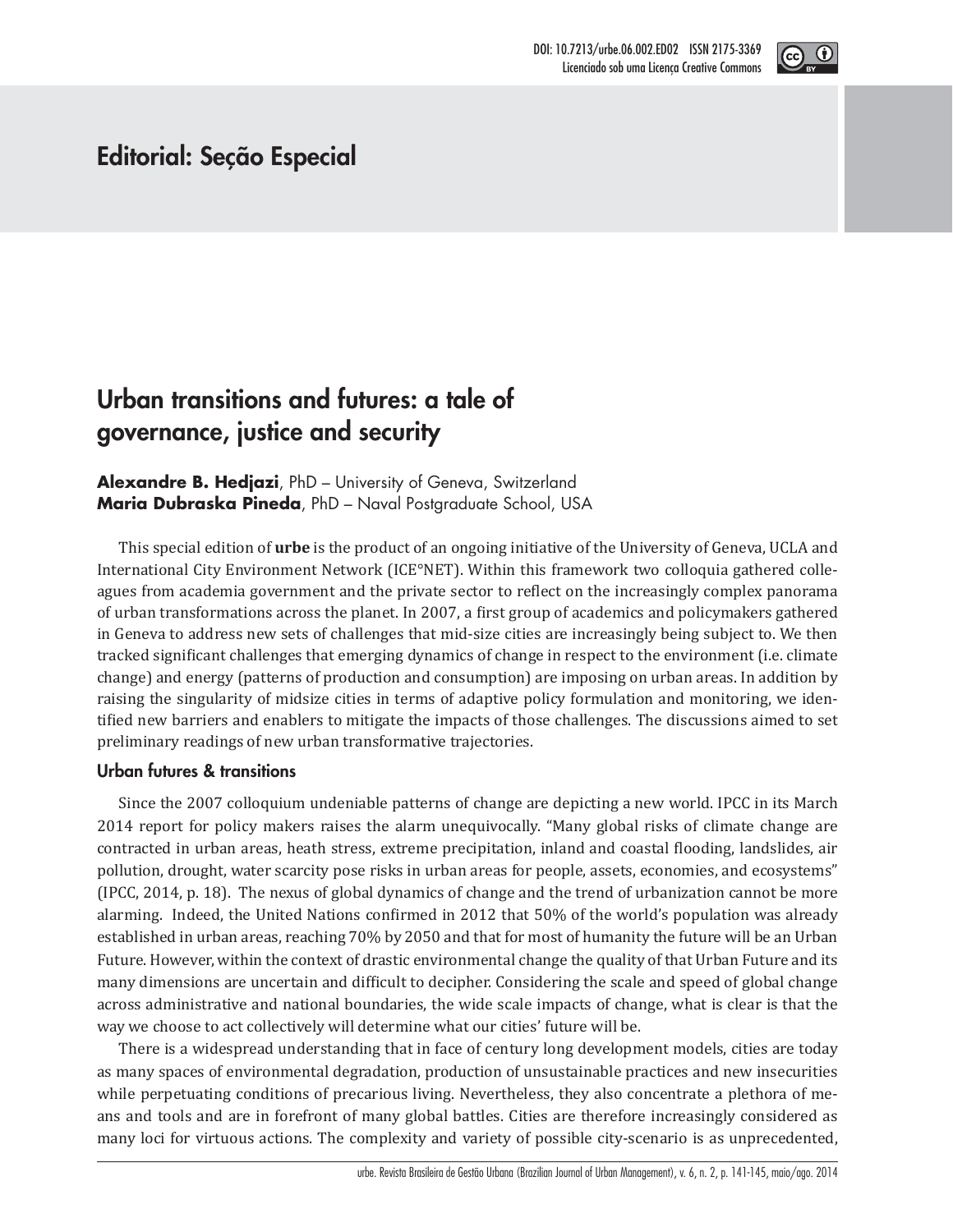pluri-dimensional, and dynamic as the risks they exponentially aggregate. While our modernist tools for policy and planning are limited and ill equipped to avert crisis and catastrophes, translation of science into policy and exchange of practices can draw new pathways towards sustainable change. As such, cities such as Geneva or Curitiba are among a constellation of actors actively leading the way towards sharing practices and knowledge transfer through various networks and alliances and continuous consultations.

In April 2013, the 7th ICLEI European Conference hosted by the city of Geneva provided another opportunity for exchanges between local governments; municipalities and other stakeholders involved in the transformative agendas of cities. The event was also the occasion for us to organize a second ICE°NET colloquium to connect policymakers with growing body of scientific research in Urban Transitions and Futures while. The discussions during ICLEI's plenary and breakout sessions validated the primacy of the thematic we discussed during our day of exchange on "Urban inflections". Built within the diversity of urban experiences and models we devoted discussions to exploring how the human, built and technological environments interact in the creation of the new spaces of life to complement the ongoing sharing of practices between actors.

Our primary assumption is that analysing the integration of the modernist efficient city and the postmodern multiplicity of city-spaces, should enable us to decipher the transition of the contemporary City to a new Urban Life-Space. Beyond fundamental role of exchange of practices and experiences between the decision makers with this edition of **urbe** we aim to reflect on some of theoretical and empirical underpinning of major dynamics of change that bridge the many dimensions of urban transitions by answering the following questions: 1)What is the "Good City" to aspire to? 2) How do we problematize, imagine, and create a new Urban Future? 3) How do we transition from the current Urban Dynamics to the more inclusive and sustainable Urban Life-Space?

In answering these questions we added new ideas and analytical frameworks to topics such as biodiversity, socio-political dimensions of Urban development, transportation and transit policies, impacts of climate change (e.g. heath islands), economic development vs. green growth, north-south cooperation and exchange, Urban citizenship and demographics or Urban security. So many notable authors have submitted their excellent and innovative articles that we had to pace the publications due to over subscription. And we plan to offer the **urbe** reader these valuable contributions in future editions. For this first special edition 5 very impressive articles were selected. They cover a wide scope from the theoretical to the applied. To our original vectors of analysis mentioned above, other voices were added and themes were proposed pointing out gaps and unveiling research options. This was illustrated by a suggestion by one the colloquium's participants to further the research on cross-sectoral challenges such as Climate Change and Urban Migration. Indeed, considering the scope of the phenomenon, planners and policy makers can not afford to dismiss the centrality of issues such as global environmental change impacts (climate in particular) on drivers of migration and displacement and the implications for urban development, security and integrated strategic urban policy for adaptation/mitigation/disaster risk resilience. Analysing the nexus of climate change and urban migration provides better planning and accommodate for increasing migrations while answering questions such as: how to avoid exacerbation of migrant vulnerabilities in cities? What are the operational and geopolitical implications of GEC driven migration at the city level?

Although, undoubtedly playing a role, the level of difficulty of pinpointing the correlation between climate change and the exponential growth of cities in developing countries illustrates the need for greater trans disciplinary scrutiny of emerging global urban dynamics. More generally, the massive process of urbanization is probably the most important socio-demographic phenomenon of our times, and it has manifold ecological, economic, political, social and cultural implications. It may become either a major calamity or a unique opportunity – depending on how it is handled. On the basis of these premises, five articles were selected for this special edition of **urbe** and peer reviewed to offer the highest scholarship in this domain, but also with the intention of stimulating further research and inspiration for this complex topic of transitions and transformation, that is happening in front of our eyes.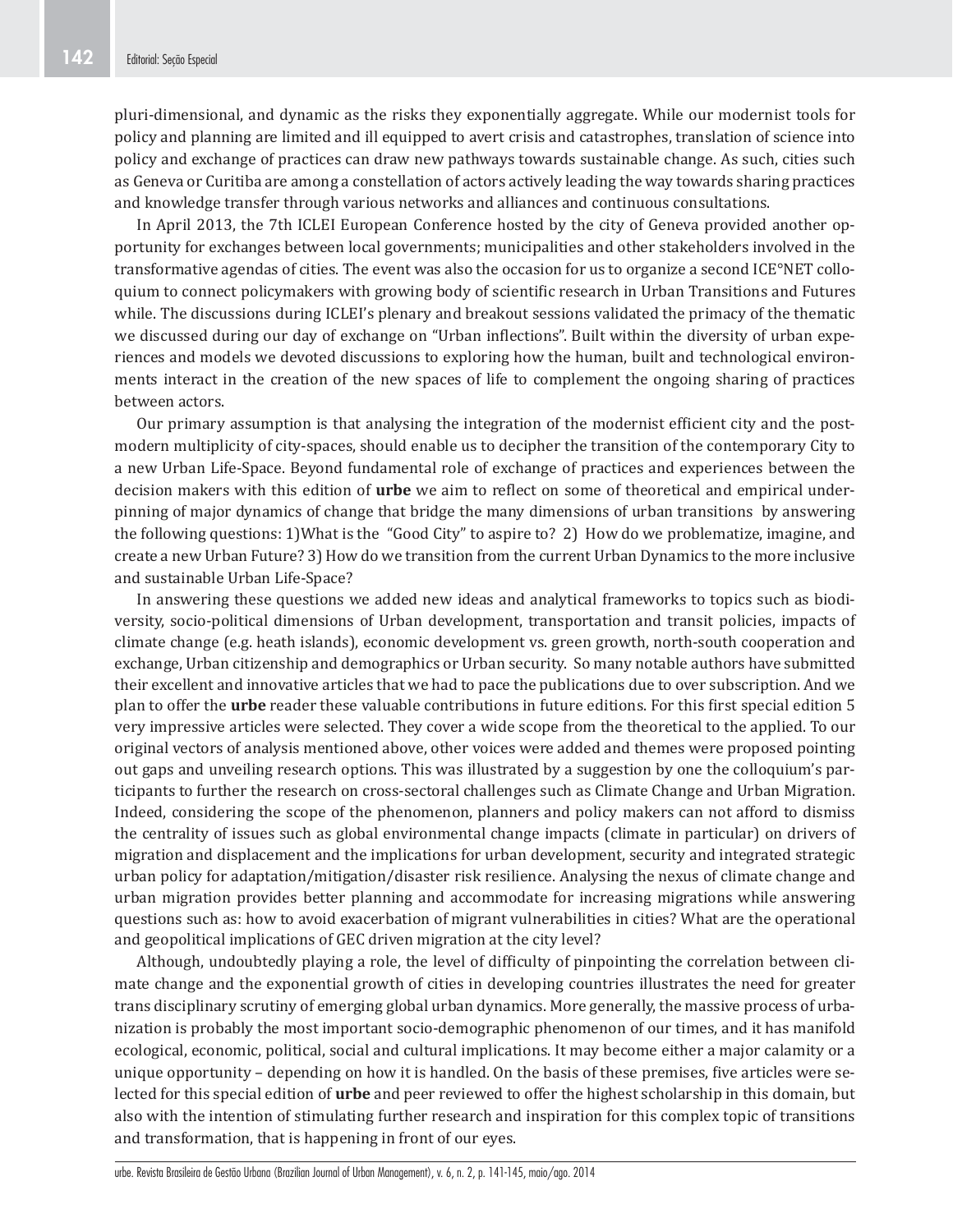### **Methodology**

The articles are very diverse, methodologically, from semi-structured interviews for Toronto and Chicago, to a theoretical debate between major figures in planning theory and practice such as Henry Lefebvre and David Harvey. Featuring a diversity of methodological approaches in this selection shows how new vistas can be shed on established arguments, as well as make us realize how methodologically constrained we can be at times. Opening up to new forms of analysis and allowing new methodological approaches can offer us new research avenues and shed new light and ideas. Bridging disciplinary and methodological boundaries, analysing these transformation and answering to aforementioned questions we see a triads of complexity emerging in problematizing these transitions: 1) Governance/ Justice/Security, 2) Sustainability/ Development/ Scale, 3) Resilience/ Risks/Vulnerability. These triads are inextricably bound and co-dependent in reinforcing feedback loops, and should not be studied in isolation, but in relationship to each other, for they are all co-dependent variables.

#### **Governance, justice, security**

While aiming a comprehensive picture of our changing world, the colloquium participants took stock of multiple crisis that have engulfed our urban planet spreading waves of anxiety and insecurity. These 'Black Swans' affected variably cities' trajectories towards a more prosperous sustainable future. Those cities that were ill prepared to withstand the shocks, have yielded to the pressures of change and are decaying, some have become feral or even criminal enclaves, while others have tried to overcome some of their vulnerabilities bouncing back with resilience and thriving with prosperity.

Indeed within the general context of rescaling, environmental, demographic and economic pressures, cities and local authorities are subject to increasing demand to fulfil the kind of obligations that states are ill equipped to deliver. In these conditions of uncertainty and insecurity, cities are currently designing and implementing urban programs under considerable debates about their impacts on the environment, and the capacity of current institutions to fund and manage extensive retrofitting projects or green infrastructure (PINCETL et al., 2012).

The promises of the "Modernist City", with its projections of wealth and prosperity through industrialization, have created unaccounted, risks and negative externalities reaching the 'limits to growth', exposing its marginal utility of that development model. Postmodern Urbanity, produced an infinite kaleidoscope of diversity, a cacophony of city identity-voices; an endless fragmentation into "adjectives-cities", leaving us disconnected in reconfigured simultaneous 'city-spaces', and lost among a multitude of discrete analytic and social silos of separation and atomized- schizophrenic identities. In the new Urban World of the 21 century we all aspire to "Good cities", people centered, capable of integrating the tangible and the more intangible aspects of prosperity, and in the process shedding off the inefficient, unsustainable forms and functionalities of the cities of the previous modern century.

Competing objectives make priorities difficult to negotiate among stakeholders and interests when development and security are expected while scale and speed of change keeps challenging current governance systems to establish accountability, implement regulations in simultaneous conflicting scenarios. Risks and Rewards are often incommensurate to the capabilities and exposures, privatizing gains and socializing liabilities, and in the processes circumventing justice and equity aspirations of the citizenry. The New Urban Space, where we aspire to have a fulfilling life, has to integrate these disparate fragments into a '**Politikon'**, an Urban Life-Space of social, economic and political meaning, a gestalt that is the Polis, that 'intains' in itself the Telos-objective and the means of achieving it. The real '**Politikon**', demands a "Deep Transformation" of the economic, political and social practices and the construction of a new social reality of the City. Towards that goal and keeping in line with our original approach to complex themes, the selected articles for this first special edition of Urban Transformations center on issues of our triad on Security, Justice and Governance.

The first article is a theoretical essay by Orlando Santos that connects emerging urban alternatives and current dialectic between the dynamic of capital and appropriation of urban common spaces. Based on Henri Lefebvre and David Harvey's readings of production and appropriation of urban common spaces and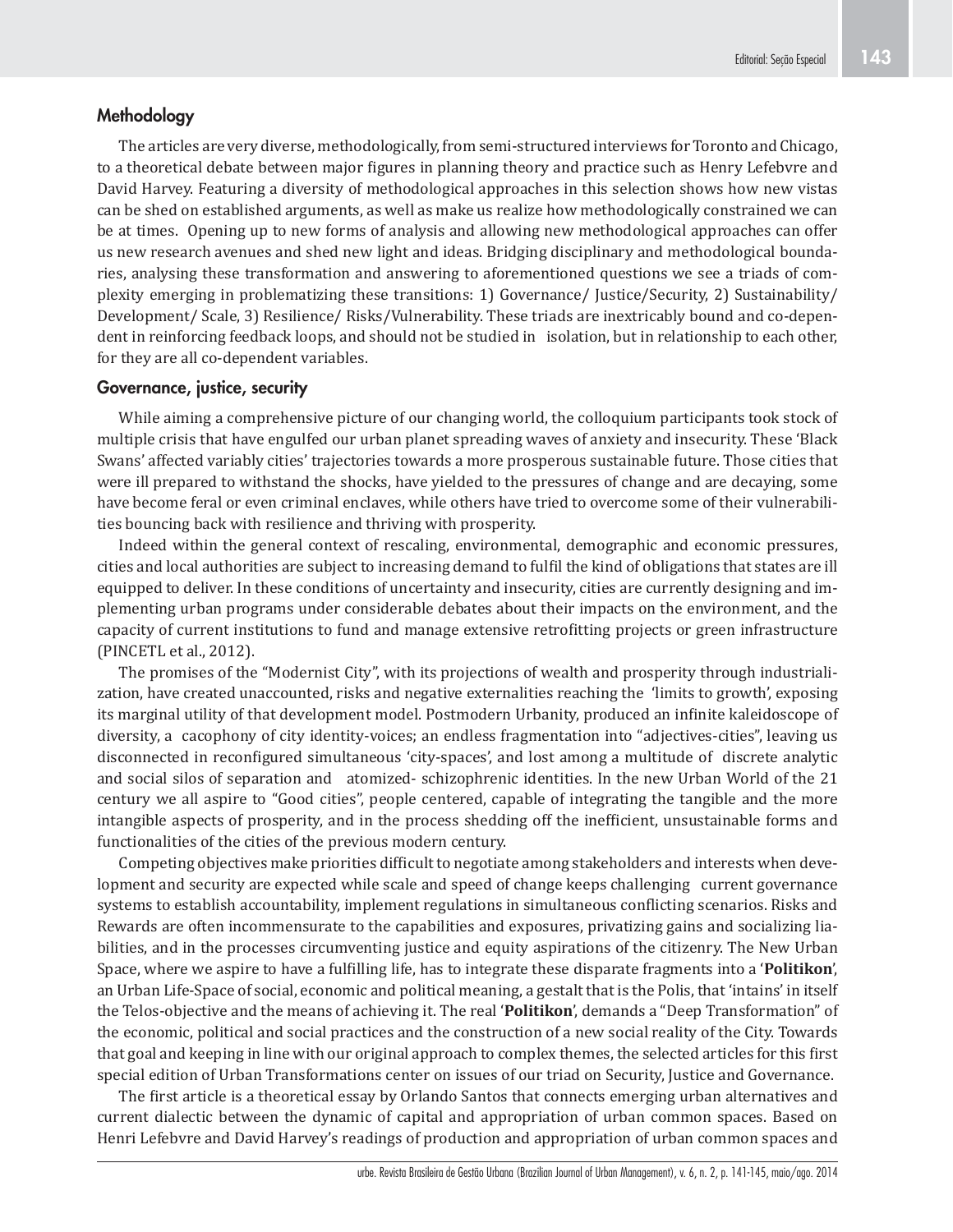the right to the city, the author revisits the contradictions and disputes among different agents that shape urban common spaces. In explaining the transformative nature of social movements, he further develops his arguments in favor of a just city as a requisite utopian basis under the premises of which a new collective demand or a new city project can emerge. As such a just city is a less alienated alternative urban life system promoting human emancipation.

To address conflicting voices and strategies of various agents, Santos arguments in favour of a "collective political platform" and coalition of like-minded with the aim of creating "new urban common spaces of political action". Such platform can only be based on recognition of heterotopic practices within the city. It is only under such premise that one can envisage creating "collective action towards re-appropriating processes" with the final goal of enabling the transition towards a more inclusive city based on principles of cosmopolitanism and social justice.

The second essay by Liette Gilbert connects further the transition to "greener urbanism" with the fundamental concept of social justice. Gilbert argument in favor of a just city brings to the forefront of the debate on sustainable Urban Futures the need for "redistributive purpose, social justice and social change". Drawing on scholarly work such as Harvey's and Fainstein's, the author provides elements of response to our first question and what is perceived as a good city. The author suggests that despite contradiction and conflicts between diversity, democracy and equity foundations of just city, these three elements constitute the very fabric of a just city where outcomes of policies ought to be redistributive.

Gilbert further explains "the ongoing difficulty to reconcile the social, economic and ecological perspectives within the reproduction of best practices" model. Taking stock of much celebrated examples of urban sustainability models in Stockholm, Hamburg, Copenhagen, San Francisco, Vancouver and Curitiba, Gilbert draws our attention to the silencing of "local knowledges', particular governance cultures, place specific intricacies' and historical specificities of places" on the premises of a dominant global discourse on urban sustainability.

In conclusion, Gilbert argues that "Urban transitions motivated by green neo-liberalism will only aggravate existing polarization, given that such transition generally occurs in the back of marginalized communities". Thus any urban transition model as a result of daily practices by the citizens ought to be inclusive of social justice to reinforce its revolutionary potentials while avoiding the sustainability performance trap.

Jan Berman in his essay; looks at how direct international city-to-city cooperation creates new institutional arrangements and social capital, that can change local policy and make substantive difference where state policy cannot. By presenting a case study of Indo- German city-to-city cooperation, the authors explores linkages among emerging trends in global climate governance and its conditions for failure and success.

Multi-level governance of climate change is increasingly focusing attention on cities, because cities are units of actions and can operationalize change much faster than national level institutions. This paper describes three initiatives with varying degrees of embededness into state legislation, and argues that "successful cooperation largely depends on the interplay between institutional forms and the development of social capital". "Whilst international climate change negotiations often end in deadlock and national governments adopt cautious climate policy approaches, many urban centres across the world are taking the lead' assert the authors. They find that more and more cities from the 'Global North', as well as urban centres from the 'Emerging South' are taking the initiatives to individually reduce their local carbon footprints.

Another trend is emerging, according to the authors that show an "expanding urban North-South cooperation in the area of low carbon development. Such cooperation, they observe, "takes various forms, such as city twinning, transnational municipal networks and trans-local development cooperation a key target of these initiatives is to develop joint projects and exchange knowledge in order to foster low-carbon development pathways". In reading the paper it is important to reflect on what can be observed from the emergence of urban North-South cooperation d how that emerging trend can help objectives and bridge development divides and climate impacts.

The question of multilevel governance and the rescaling of decision-making process and policy formulation is at the heart of our forth article. Through their essay Tremlay-Racicot and Mercier point to political